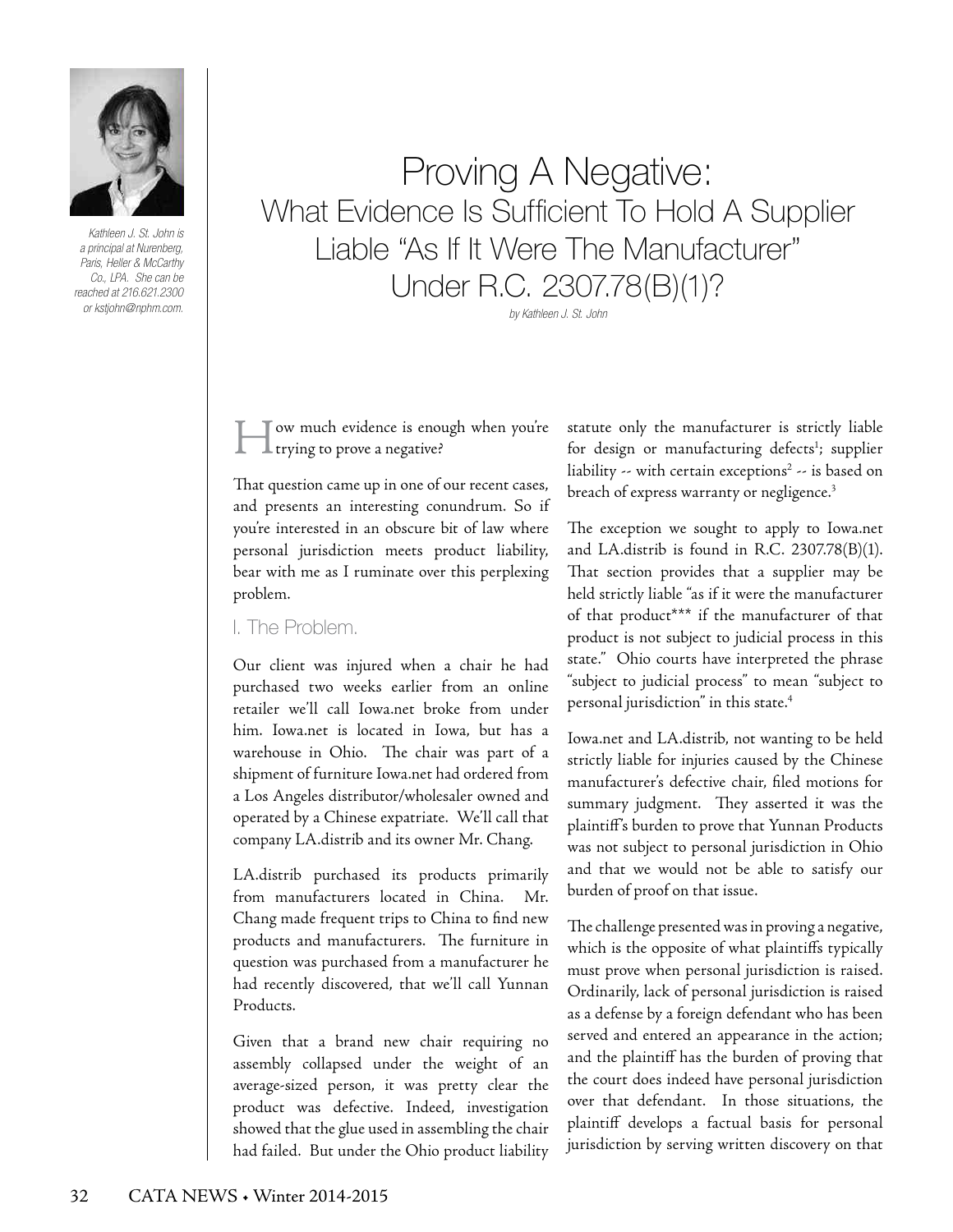defendant and deposing its corporate representatives.

But here we had a defendant who had been served with process but had not entered an appearance. What exactly did we need to establish to prove that the court lacked personal jurisdiction over this foreign manufacturer sufficient to allow us to proceed against the supplier defendants "as if they were the manufacturer" for purposes of R.C.  $2307.78(B)(1)$ ?

## II. Proving The Existence Of Personal Jurisdiction.

Proof of personal jurisdiction over a non-resident defendant involves a two prong inquiry. First, it must be established that Ohio's long-arm statute and applicable rule of civil procedure confer jurisdiction over the defendant. Second, it must be established that the Ohio court's exercise of jurisdiction would not deprive the non-resident defendant of due process of law under the Fourteenth Amendment to the United States Constitution.5

When a foreign manufacturer whose defective product causes injury in Ohio did not directly transact business with the Ohio consumer, and the plaintiff's claim is based solely on design or manufacturing defect, the only provision of Ohio's long-arm statute likely to apply is R.C. 2307.382(A)(4).6 That provision authorizes personal jurisdiction over a non-resident defendant who causes tortious injury in Ohio through an act or omission outside this state if that nonresident defendant "regularly does or solicits business, or engages in any other persistent course of conduct, or derives substantial revenue from goods used or consumed or services rendered in this state[.]"7 The analogous rule of civil procedure, Civ. R. 4.3(A)(4), is worded identically, and authorizes service of process over nonresident defendants in the same circumstances.

Thus, in a typical case where the foreign manufacturer raises personal jurisdiction as a defense, the plaintiff will engage in discovery seeking to establish that the foreign manufacturer:

- regularly does or solicits business in Ohio;
- engages in any other persistent course of conduct in Ohio; or,
- derives substantial revenue from goods use or consumed or services rendered in Ohio.

The due process analysis focuses on whether the non-resident defendant maintains "certain minimum contacts with the State such that the maintenance of the suit does not offend traditional notions of fair play and substantial justice."8

The applicable test to determine whether due process is satisfied depends on whether the case involves general or specific jurisdiction. General – or "all purpose" -- jurisdiction extends to claims unrelated to the non-resident defendant's forum activities. It exists if the corporation has "continuous and systematic contacts" with the forum state so as to render the corporation "at home" in the forum state – which typically limits general jurisdiction to the state of incorporation or principal place of business.9 The general jurisdiction analysis will typically not be applicable in efforts to hold the foreign manufacturer liable<sup>10</sup>, and, indeed, is probably not applicable at all under Ohio law.11

Specific – or "case-linked" -- jurisdiction is limited to claims that arise out of the defendant's forum activities. To satisfy due process under a specific jurisdiction analysis, the court applies a three-part test:

Has the defendant purposefully availed itself of the privilege of acting in the forum state?

- Did the cause of action arise from the defendant's forum activities?
- Does the defendant have a substantial enough connection with the forum state to make the exercise of jurisdiction reasonable?12

Merely placing a product into the "stream of commerce" with the knowledge that the product might arrive in the forum state will not be sufficient to satisfy due process.13 Instead, the defendant "must have engaged in additional conduct which shows an intent to serve the forum state's market."14 Such additional conduct might include "designing the product for the market in the forum State, advertising in the forum State, establishing channels for providing regular advice to customers in the forum State, or marketing the product through a distributor who has agreed to serve as the sales agent in the forum State."15

When the manufacturer enters an appearance in the action and raises the personal jurisdiction defense, the plaintiff has the burden of proving that the court has personal jurisdiction over that defendant.16 Whether personal jurisdiction exists is a question of law that is determined based upon the evidence.17 The plaintiff's burden of proof varies depending on whether the court makes its decision on the documentary evidence alone, or whether it holds a hearing with oral testimony. If the former, the plaintiff's burden is merely to set forth a prima facie case of personal jurisdiction.<sup>18</sup> If the latter, the plaintiff must establish personal jurisdiction by a preponderance of the evidence.19

III. Proving Lack Of Personal Jurisdiction Over The Manufacturer So As To Hold The Supplier Liable As If It Were The Manufacturer.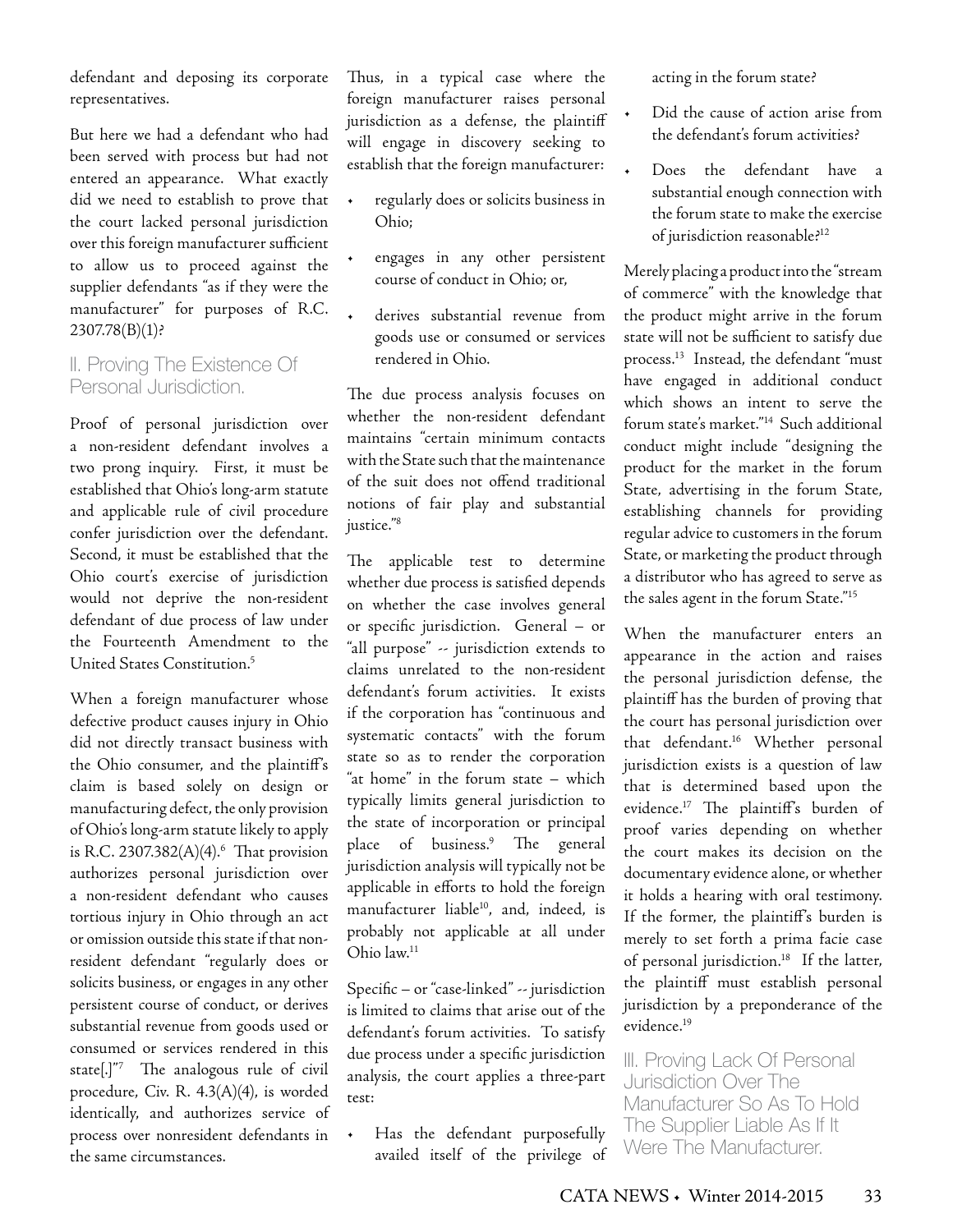So what happens when, instead of having to prove that the court has personal jurisdiction over the non-resident manufacturer, the plaintiff instead bears the burden of proving that the court *lacks* jurisdiction over that entity?

The only Ohio case to date on this issue is *Hawkins v. World Factory,*  Inc.<sup>20</sup> In that case, the plaintiff was injured when a tire she was inflating on a newly-purchased wheelbarrow exploded. The wheelbarrow was purchased from Kmart, who purchased it from a distributor, World Factory, Inc., who purchased it from a Chinese manufacturer. The plaintiff and her husband filed suit against Kmart and World Factory, but not against the manufacturer. Instead, they sought to hold World Factory liable as if it were the manufacturer pursuant to R.C. 2307.78(B).

On appeal from the grant of summary judgment to World Factory, the plaintiffs argued that ruling was improper because World Factory "failed to produce any evidence to establish any of the requirements of Ohio's Long Arm Statute apply to the manufacturer" and that the supplier could thus be held liable as if it were the manufacturer.<sup>21</sup> Rejecting this argument, the appellate court found that although lack of personal jurisdiction is an affirmative defense for the manufacturer to raise had it been joined as a party, for purposes of R.C. 2307.78(B) lack of personal jurisdiction over the manufacturer is an element of the plaintiffs' claim of supplier liability. It was thus plaintiffs' burden to come forward with evidence on this issue, a burden which they failed to satisfy as they merely relied on the allegation in their complaint that the manufacturer was not subject to judicial process.

What evidence should the *Hawkins*  plaintiffs have provided to avoid summary judgment on their R.C.

2307.78(B) claim? Recall that under R.C. 2307.382(A)(4), jurisdiction against the nonresident only exists if it "regularly does or solicits business, or engages in any other persistent course of conduct, or derives substantial revenue from goods used or consumed or services rendered in this state[.]" If the manufacturer isn't present in the lawsuit, how does one establish the manufacturer's lack of Ohio-based activity sufficient to show the absence of long-arm jurisdiction over it?

In our case, we provided deposition testimony from Mr. Chang and from a representative of Iowa.net concerning the specifics of the transaction. They testified that when Iowa.net emailed Chang the purchase order for the 150 items of furniture including the chair, Chang created and sent a separate purchase order to the manufacturer in China. The purchase order did not provide shipping instructions, and the manufacturer itself did not get involved in shipping the product. Instead, Iowa. net arranged to have a freight forwarder pick up the furniture in China and have it shipped to the Ohio warehouse. No monies were exchanged for this sale in Ohio between Mr. Chang's Los Angeles distributorship and the Chinese manufacturer.

Chang testified he selected Yunnan Products to provide merchandise to his wholesale business during a trip to China, and that any communications he had with them were conducted in Chinese. When he first evaluated Yunnan Products as a potential supplier, it was their relationships with large customers in Europe that caused him to see them as a suitable business partner. If Yunnan Products had comparable relationships with vendors in the United States, we argued, it was reasonable to assume that Chang would have relied on those relationships as a selling point.

Finally, although Yunnan Products had a website, our clients had never visited it. And although the defendants argued that the English language component of that website proved the company conducted business in the United States,<sup>22</sup> we pointed out that the English language version was accessed by clicking on a United Kingdom flag, and that the website's interactive functions appeared to be inoperative.<sup>23</sup>

Was the foregoing evidence sufficient to prove the Ohio court's lack of personal jurisdiction over the Chinese manufacturer? We hadn't actually proved that Yunnan Products did not regularly do or solicit business in Ohio, or that it failed to engage in any other persistent course of conduct in Ohio, or that it did not derive substantial revenue from goods used or consumed in Ohio. We'd merely shown that nothing about this transaction, or about the way the defendant wholesaler conducted business with the Chinese manufacturer, gave rise to an inference that the manufacturer conducted business in Ohio.

Did this satisfy our burden of proof, and should the burden of coming forward with evidence have shifted at some point to the defendant supplier who had an interest in establishing that the manufacturer did indeed conduct business in Ohio? In this latter respect, the plaintiff might want to file an affirmative motion for summary judgment on the jurisdictional issue, thus shifting the burden of producing some evidence onto the defendant supplier.

Finally, is the lack of personal jurisdiction for purposes of R.C. 2307.78(B)(1) a question for the judge or the jury? When personal jurisdiction is raised as a defense, its existence is a question of law for the court. Does that hold true when the lack of personal jurisdiction